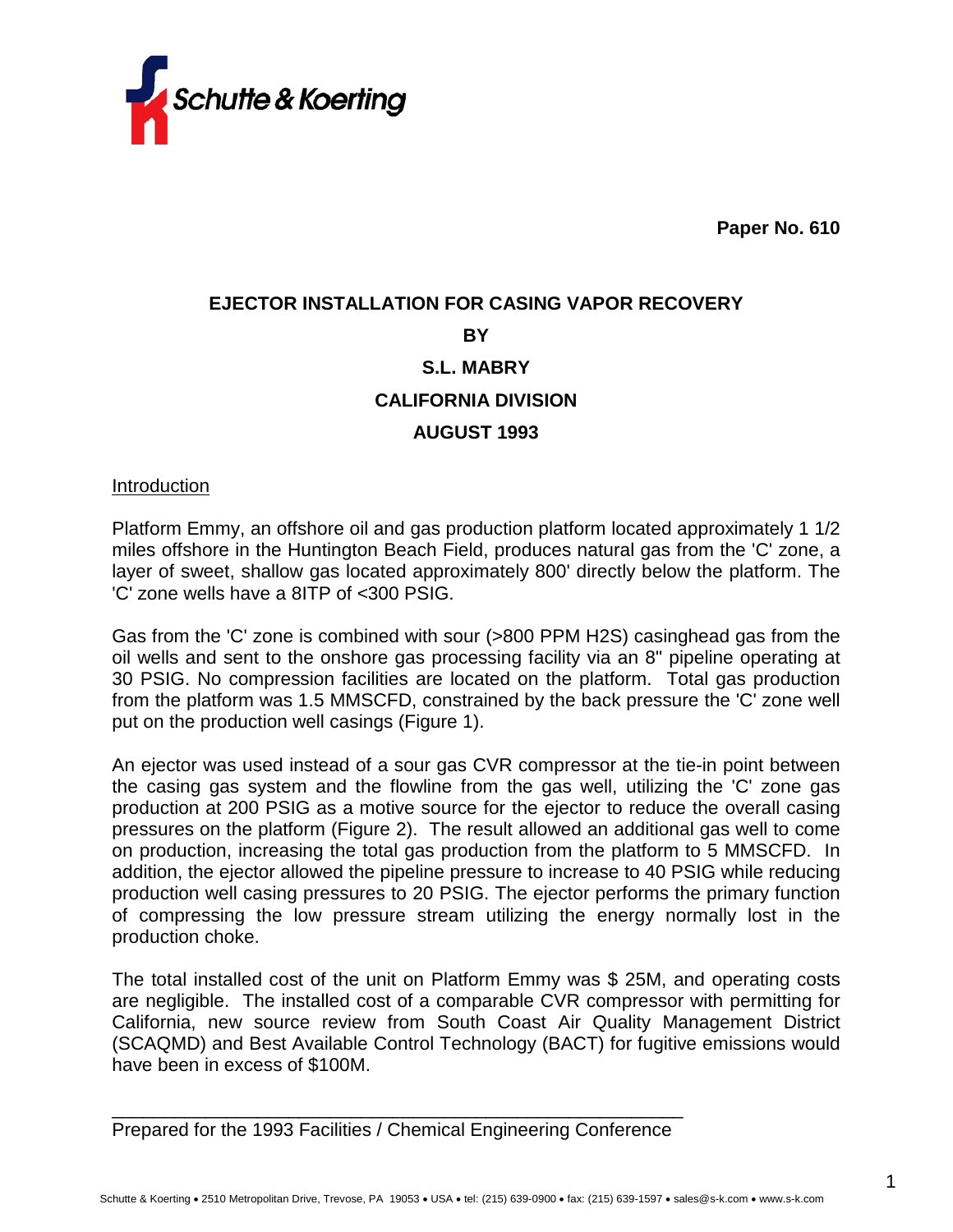

Our installation was taken from conception to completion in eight weeks. Permitting alone for the compression skid would have taken at least six months.

### Ejector Description

Jet type ejector devices have been used for years in a wide variety of applications. Typical applications utilize high pressure (>200 psig) steam or gas as a motive source to produce a siphon or suction. The device is very simple in construction, has no moving parts and can be constructed from practically any machinable material. Since they require little attention and have no electrical components, they can be located in remote areas and hazardous locations.

#### Principle of Operation

The device consists of three basic components: the nozzle, the body and the diffuser (Figure 3). A high pressure motive source enters the body through the nozzle, converting the pressure into a sonic velocity jet. The jet produces a low pressure in the body, entraining the lower pressure suction stream. The diffuser converts the velocity head of the gas mixture to a static head at an intermediate pressure.

Jet type devices can be broken down into two basic categories baaed on the type of performance: critical and noncritical. Noncritical performance means the diffuser velocity is leas than critical, or Mach 1. Critical performance is a condition where the diffuser velocity reaches Mach 1.

#### **Application**

Generally, if the absolute pressure of the discharge of the unit is less than 1.8 times the absolute pressure of the suction, noncritical performance can be maintained. With noncritical performance, the suction pressure of the unit can be controlled by varying the motive flow.

Critical performance occurs when compression ratios exceed 1.8 to 2.0. With critical performance, the suction pressure of the unit cannot be controlled by varying the motive flow without introducing an artificial pressure drop in the suction line or adding a second stage. The efficiency of critical jets is also very dependant on motive pressure. Generally the higher the motive pressure the more efficient the unit. For critical jets with compression ratios greater than 4:1, motive pressures should be greater than seven times the discharge pressure. In our application, we achieved a 2:1 suction to discharge compression ratio with a motive pressure five times the discharge pressure.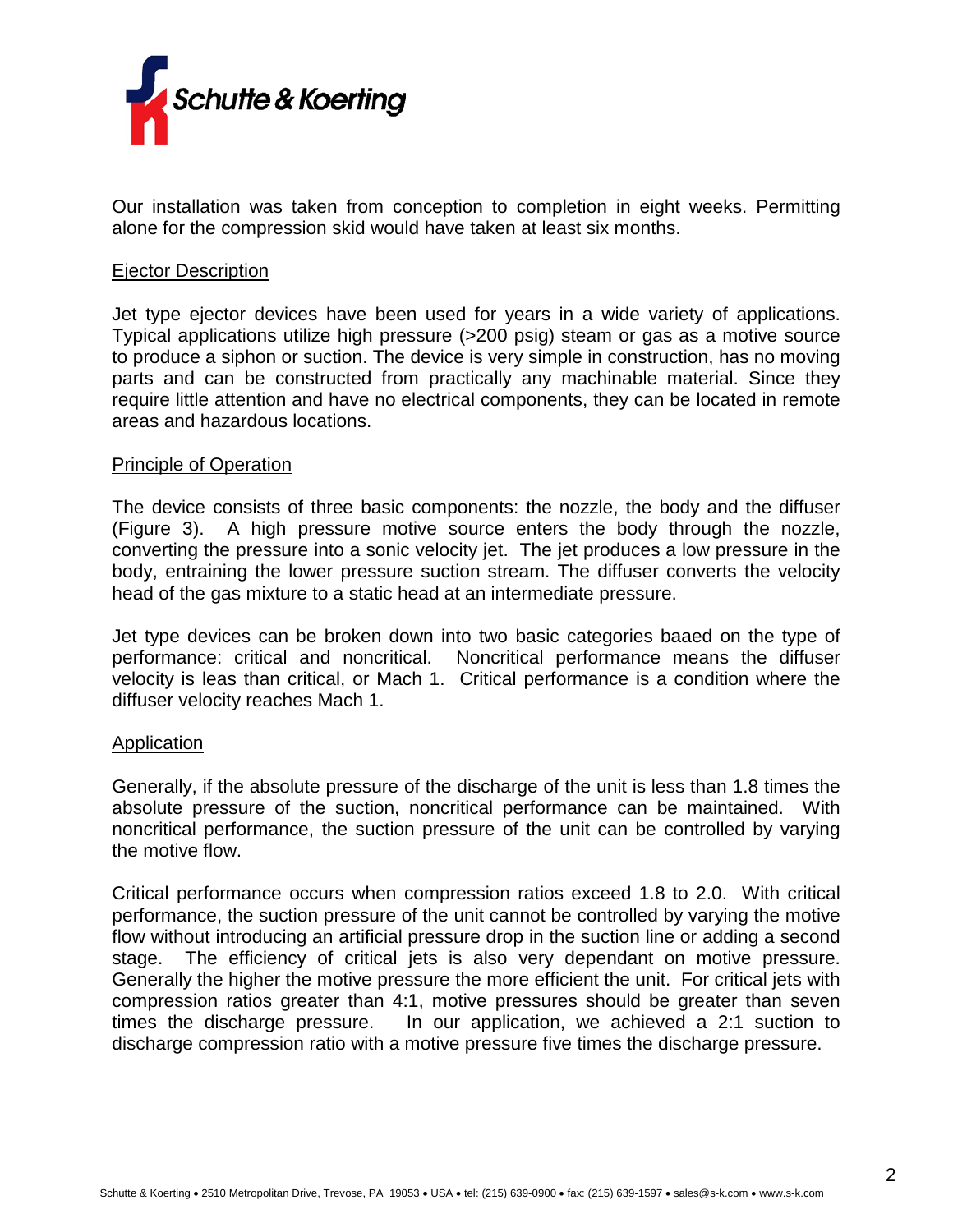

## **Conclusion**

Ejectors have a limited but very cost effective application in the oil industry, but each device has a character of its own and operates within a specific design window.As with other types of compression and pumping equipment, vendors are a great resource for information.

## References

- 1. Process Equipment Series Vol. 3 "Air Movement and Vacuum Devices" Chapter 5 Jet Ejectors and Condensers as Vacuum Producing Devices, Roger G. Mote, Schutte & Koerting Div.
- 2. C.G. Blatchley, AMETEK, Schutte & Koerting Div., "Controlling Ejector Performance".
- 3. Standards for Steam Jet Ejectors, Heat Exchanger Institute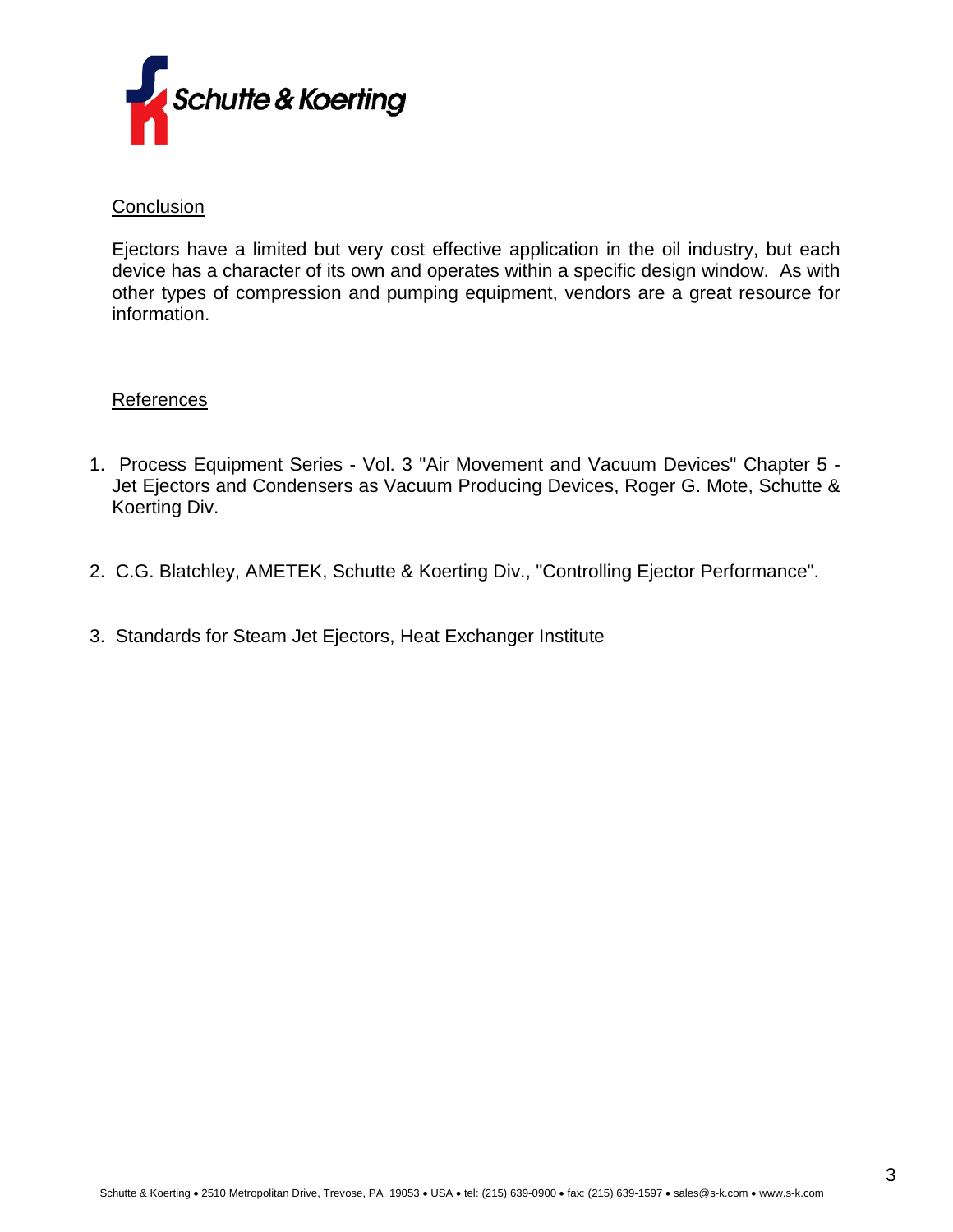

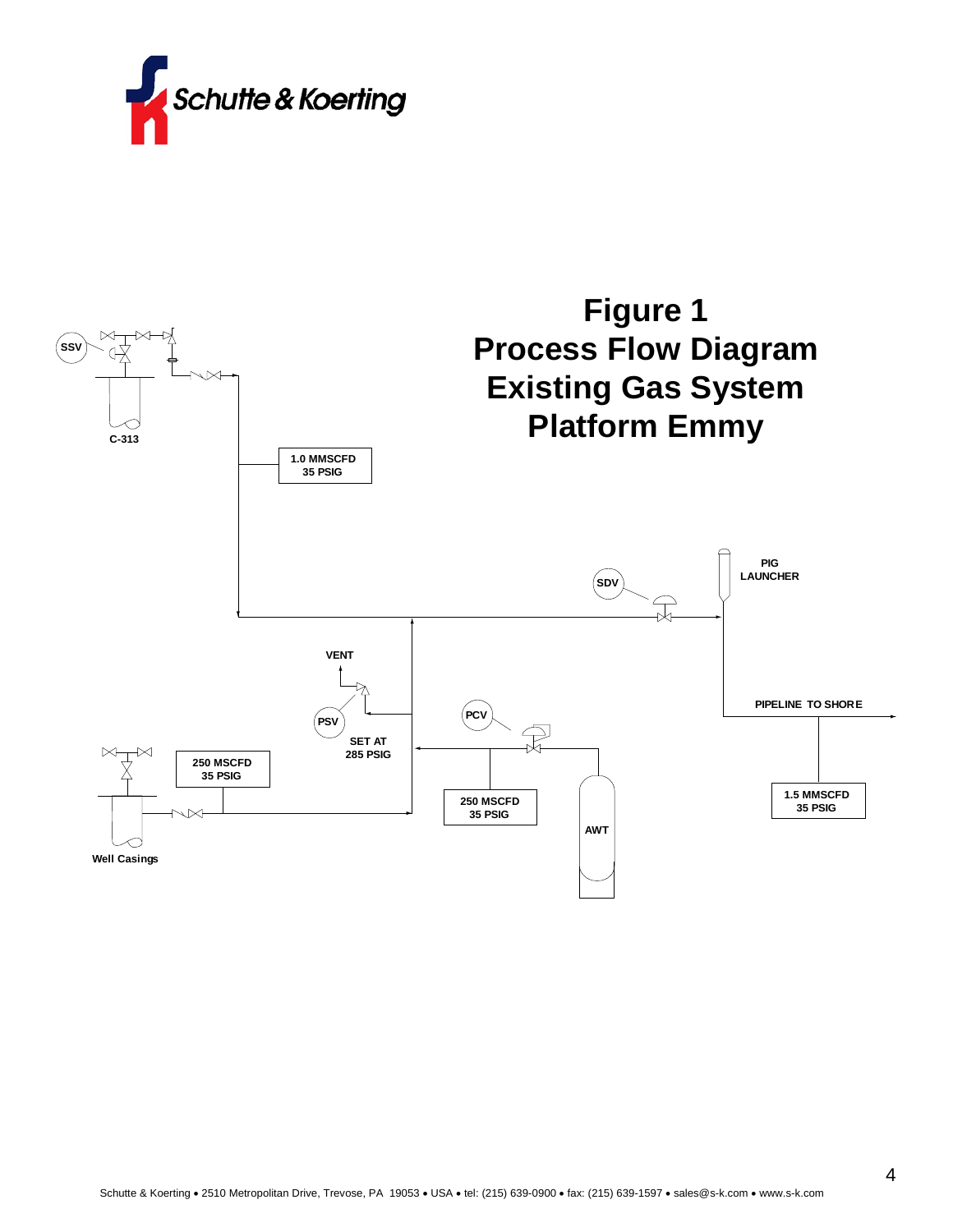